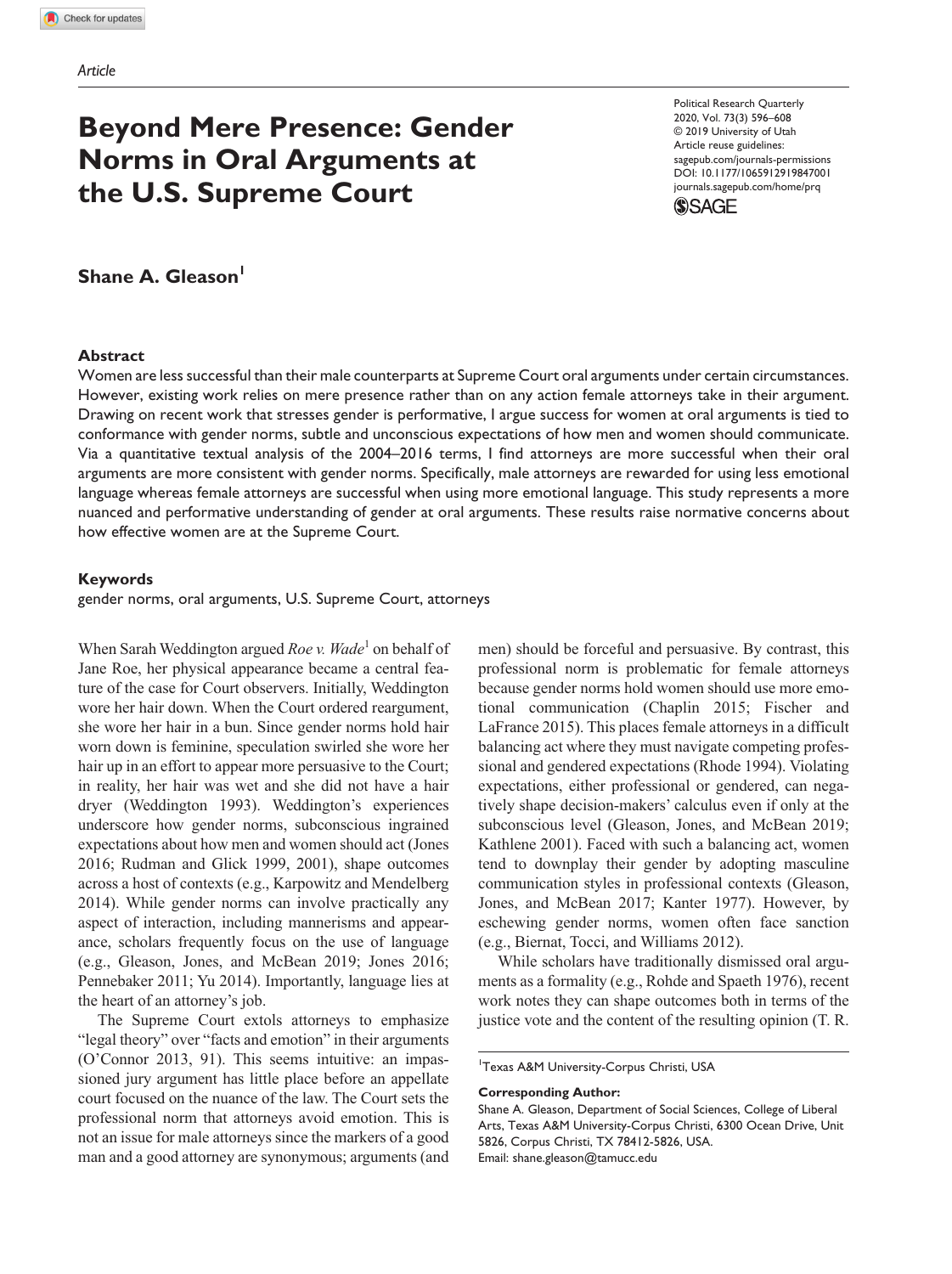Johnson 2001; Ringsmuth, Bryan, and Johnson 2013). Importantly, previous scholars note gender impacts success at oral arguments in terms of outcomes (see, for instance, Szmer, Sarver, and Kaheny 2010) and interactions between justices and attorneys (e.g., Patton and Smith 2017). While these studies provide valuable insight into how attorney gender manifests at oral arguments, they operationalize gender as mere presence. That is to say, was the argument made by a male or female attorney (e.g., Szmer, Sarver, and Kaheny 2010)? This approach, while intuitive, fails to account for the myriad of ways in which attorneys perform gender and are subsequently evaluated for conformance with gender norms. Thus, it is not just important that an attorney is a woman, but it is also important whether she argues consistent with gendered expectations (e.g., Rudman and Glick 2001). A host of scholarship, both on the Court (e.g., Gleason, Jones, and McBean 2019) and in other political contexts (e.g., Jones 2016; Karpowitz and Mendelberg 2014; Shaw 2000; Yu 2014), stresses compliance or violation of gender norms sways decision-makers and, thus, alter the shape of case law binding on all lower courts. While previous work notes this effect exists in party briefs (Gleason, Jones, and McBean 2019), I argue it is also present in oral arguments. Importantly, oral arguments are the only public stage of the judicial decision-making process and the sole instance where attorneys directly interact with justices. Thus, the performance of gender and its evaluation can have wide-ranging consequences for how effectively women participate at the apex of the American legal profession. Given this, it is imperative scholars understand the way in which the performance of gender at oral arguments affects judicial decision-making.

I examine the extent to which attorneys' compliance with gender norms at oral arguments shapes the justice vote at the merits. In doing so, I build on recent work, which stresses attorney gender shapes judicial behavior at oral arguments (Jacobi and Schweers 2017), and the way in which attorneys perform gender in party briefs predicts success when male justices write the majority opinion (Gleason, Jones, and McBean 2019). This approach provides a more nuanced account of how gender at the Supreme Court shapes outcomes than current studies on the mere presence of women (e.g., Szmer, Sarver, and Kaheny 2010). Briefly, I find female attorneys are more successful at oral arguments when their arguments are in line with female gender norms. The reverse is true for male attorneys.

While this study could be conducted at virtually any stage or level of the judicial process, examining oral arguments at the Supreme Court is particularly beneficial for a number of reasons. Since oral arguments represent the only public stage of the judicial decision-making process, the role of gender norms likely has consequences

for public evaluation of the Court and, thus, considerations of judicial legitimacy (e.g., Nelson 2015). If the public does not believe women are capable of effective advocacy at the Court, they may lose faith in the institution. In addition, while briefs are relatively formal documents in which a plethora of law clerks and attorneys can shape content and language (Peppers and Zorn 2008; Rosenthal and Yoon 2011), oral arguments place attorneys in direct interaction with the justices without any benefit of revision or ghostwriting (e.g., T. R. Johnson 2004; Wrightsman 2008). Accordingly, oral arguments represent a relatively straight-forward test of how conformance with gender norms in language manifest at the Court. Finally, while scholars stress the importance of oral arguments (e.g., T. R. Johnson 2001), they are quick to note while oral arguments can shape the topics discussed at conference and opinion content, "flipping" a vote is rare (Ringsmuth, Bryan, and Johnson 2013). Thus, oral arguments represent a relatively high bar by which to test how attorney conformance with gender norms impact outcomes.

I explore this question by drawing on all orally argued cases at the U.S. Supreme Court from the 2004 to 2016 terms. Using quantitative textual analysis, I extract the amount of emotional language used in each attorney's argument (Gleason, Jones, and McBean 2017, 2019; Jones 2016; Pennebaker and King 1999). In tandem with attorney gender, this represents my primary predictor of the attorney success. This allows me to move beyond the mere presence of women at oral arguments and toward a more nuanced measure of how attorneys perform gender. In line with expectations, I find female attorneys are more successful in securing justice votes when they conform with gender norms.

# **Oral Arguments and Attorney Gender**

The Supreme Court's work is shrouded in secrecy. Indeed, oral arguments are the only public stage of the entire judicial decision-making process. Ironically, for many years, scholars contended oral arguments have no impact on outcomes (e.g., Rohde and Spaeth 1976; Segal and Spaeth 2002). However, recent scholarship demonstrates oral arguments impact judicial decision-making by shaping opinion content and offering a means for justices to signal their thoughts on the case to their colleagues (e.g., Black, Johnson, and Wedeking 2012; T. R. Johnson 2004). These studies cast oral arguments as an information gathering exercise by the justices (T. R. Johnson 2004). This occurs in what Wrightsman (2008) calls an "atypical conversation" where the justices can interrupt attorneys at will with questions, jokes, or wistful stories (Black et al. 2011; Black, Johnson, and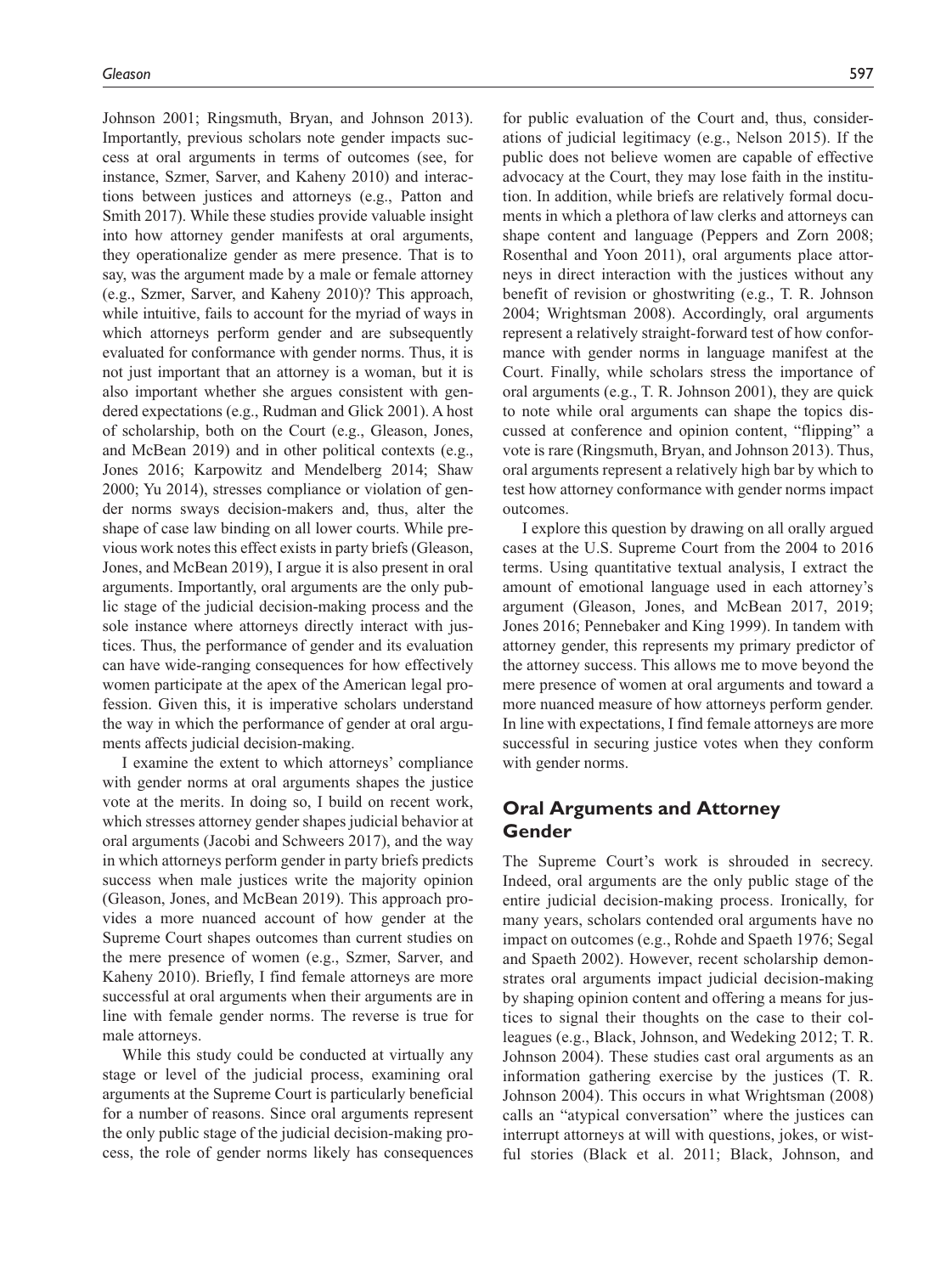Wedeking 2012; T. R. Johnson 2004; T. R. Johnson, Black, and Wedeking 2009). These conversations and the questions the justices pose to attorneys therein provide information, both directly and through inter-justice signaling, which permeate throughout the entire opinionwriting process, ranging from the discussions at conference to the final content of the opinion itself (T. R. Johnson 2004).

Throughout this literature, there is an underlying theme of justices evaluating attorneys and their arguments. A skilled attorney, or one from a prestigious firm, is better able to make a persuasive argument, which can have consequences on the subsequent shape of the discussion at conference and in resulting case law (Black et al. 2012; T. R. Johnson 2004). While this work often notably uses Justice Blackmun's "grades" (T. R. Johnson, Wahlbeck, and Spriggs 2006; Ringsmuth, Bryan, and Johnson 2013), it also identifies a number of predictors of oral argument success. While legal factors play a role (see, for instance, Black, Johnson, and Wedeking 2012), scholars are increasingly cognizant individual attorney characteristics shape outcomes.

All attorneys arguing before the Court are members of the Supreme Court Bar, the apex of the American legal profession, but not all of its members are equally skilled. Many attorneys argue before the Court just once in their career; understandably then, there is remarkable variation in the quality of oral arguments (Ringsmuth, Bryan, and Johnson 2013). Unsurprisingly, the markers of an effective oral argument track well with traditional indicators of attorney quality such as previous experience before the Court, affiliation with the Office of the Solicitor General, and serving as a law clerk, to name just a few (Curry 2015; Feldman 2017; T. R. Johnson, Wahlbeck, and Spriggs 2006; Ringsmuth, Bryan, and Johnson 2013). These are, at first blush, nongendered markers of quality; however, female attorneys are underrepresented at the Supreme Court Bar (Sarver, Kaheny, and Szmer 2008) and in the law clerk corps (Kromphardt 2017). Thus, it is tempting to say that greater representation of women at the Court will lead to more success as they will accrue greater experience and presumably be hired by better firms (e.g., Kaheny, Szmer, and Sarver 2011; Kenney 2002). However, there is little to assess this expectation with since, save for a few studies, gender is conspicuously absent from the predictors of oral argument attorney success.

The small literature on gender and attorney success indicates female attorney success depends in large part on the institutional context of the court in question. Context manifests as the number of women on the bench (Collins, Manning, and Carp 2010; Scheurer 2014; Szmer, Christensen, and Kaheny 2015), at the bar (Kaheny, Szmer, and Sarver 2011), and in the law clerk corps (Kaheny et al. 2015). In a highly gendered environment, such as the Supreme Court Bar, gender is a salient feature that shapes outcomes and evaluations (e.g., Eagly and Carli 2007; Shih et al. 1999). Simply put, because women are rare at oral arguments, their presence is readily noted, and the justices implicitly enforce gendered expectations (Kanter 1977). As the gendered context of a given institution becomes more equitable, gender becomes less salient and women are more successful. For instance, female attorneys fare better than their male counterparts at the Supreme Court of Canada where approximately 50 percent of all attorneys and law clerks are women (Kaheny, Szmer, and Sarver 2011; Kaheny et al. 2015). Shifting to the American context, Szmer, Sarver, and Kaheny (2010) note female attorneys at the Supreme Court are evaluated more harshly by conservative justices in some issue areas. In addition, women are more successful in cases involving women's issues where they are perceived as experts because of their gender (Szmer et al. 2013; Szmer, Sarver, and Kaheny 2010).

While these studies collectively indicate female attorneys are less successful than men at American federal appellate courts under certain circumstances in part because of their gender, they rely on the mere presence of women at oral arguments. That is to say, the primary predictor of success for female attorneys is their presence in the court room. While intuitive as the gender of attorneys is surely readily noted by the justices (e.g., Kanter 1977; Shih, Pittinsky, and Ambady 1999), this approach ignores gender can be conceptualized as a performance in which people are evaluated for how well they conform with expectations of behavior via gender norms (Butler 1999; Mulac et al. 2013). Gender norms are subtle expectations about how men and women should act, appear, and communicate. Gender norms typically hold women should use more emotional language than men (Eagly and Carli 2007). For their part, men are expected to use less emotional language (Biernat, Tocci, and Williams 2012; Rudman and Glick 1999, 2001). Violating these norms often results in sanctions from decision-makers in a number of contexts in often subtle and subconscious ways. Often, gender norms manifest through language.

Gender permeates through language (Butler 1999; Jones 2016), and scholars note a number of measurable differences in how men and women communicate, including function words (Pennebaker 2011) and emotional language (Newman et al. 2008; Schwartz et al. 2013). Indeed, there is empirical evidence that women employ emotional language more than men (Chaplin 2015), and people subconsciously hold both men and women to these standards of communication (Mulac et al. 2013). Should a woman communicate with less emotional language, she will likely face sanctions such as criticism and lower success rates (Gleason, Jones, and McBean 2019;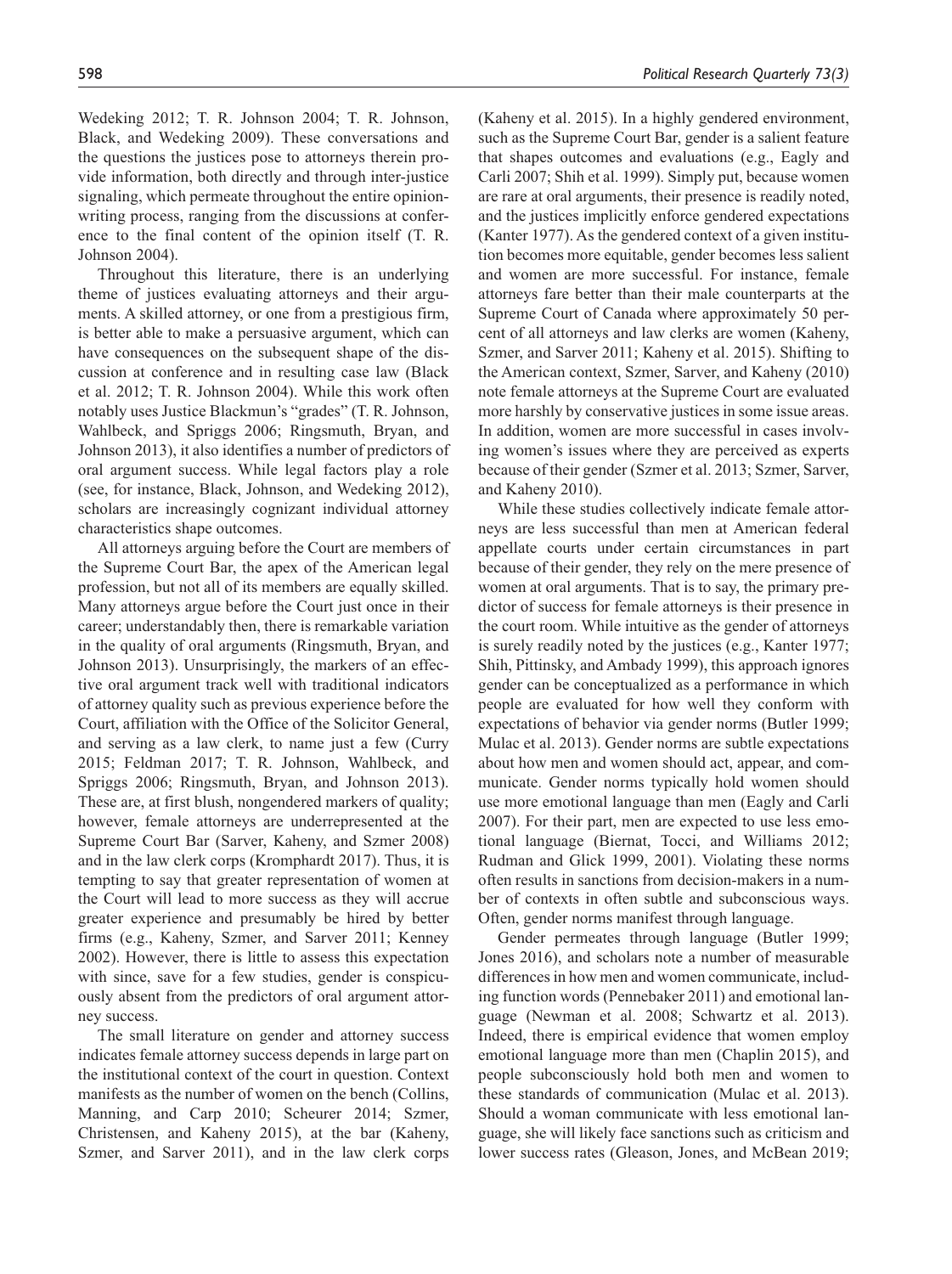Heilman et al. 2004; Jones  $2016$ .<sup>2</sup> Extended to the legal profession, this implies in order for women to succeed they should conform with female gender norms and use more emotional language in oral arguments. However, the American legal system is premised on adversarial conflict, and the Court explicitly instructs attorneys to avoid emotional language (O'Connor 2013). Perhaps taking this to heart, women often adopt more masculine styles of language and behavior to downplay the salience of their gender (Gleason, Jones, and McBean 2017; Kanter 1977), particularly when they occupy a token number of positions in a given institution (e.g., Collins, Manning, and Carp 2010; Scheurer 2014; Szmer, Christensen, and Kaheny 2015). Thus, the fewer women present in a given context the more likely women are to argue "like men" by employing low levels of emotional language. But, by doing so, they violate gender norms, which can have negative consequences.

Work on gender norms and attorneys is largely relegated to the trial court literature. These studies indicate female attorneys conform more to the adversarial professional (masculine) norms rather than female gender norms in the courtroom. Female trial court attorneys then face sanction and are evaluated more harshly by their male peers (Blodgett 1986; Kearney and Sellers 1996; Seidenberg 1985), perhaps in part because of their transgression of gender norms. Despite the trial court literature's focus on the performance of gender, work on appellate courts is typically limited to mere presence. This is problematic as the structure of arguments can impact success (Wedeking 2010). Recent work moves beyond mere presence at appellate courts to performance and notes the way in which attorneys perform gender in party briefs shapes success at the Supreme Court. While the Court writ large enforces a norm that attorneys avoid emotion in their briefs (Black et al. 2016), Gleason, Jones, and McBean (2017) note that female attorneys' party briefs are more successful when they employ more emotional language. Gleason, Jones, and McBean (2019), expand on this work and find only male opinion authors enforce gender norms. Given the Court's institutional culture (Sarver, Kaheny, and Szmer 2008) and previous work, the role of gender norms in shaping attorney success likely extends to oral arguments as well.

While *Bradwell v. Illinois*,<sup>3</sup> a case in which the Court upheld a state ban on women practicing law, has long since been discredited, the Court remains an overwhelmingly male institution. Female attorneys were only permitted to argue before the Court after an Act of Congress in 1879. Even then, opposition to women entering the legal profession remained well into the twentieth century. As a recent law school graduate in the 1950s, Justice Ginsburg was denied a clerkship largely because of her gender. The most prominent office arguing before the

Court, the Office of the Solicitor General, did not hire female attorneys until 1972 (Wrightsman 2008).<sup>4</sup> While women now hold three of the nine seats on the Court, they remain a distinct minority at the Supreme Court Bar (Sarver, Kaheny, and Szmer 2008), and the number of female attorneys has remained steady from the 1990s through the 2010s. Sarver, Kaheny, and Szmer (2008) note that women argue approximately 14 percent of all cases from 1993 to 2001; more contemporary times are relatively unchanged: from 2004 to 2016, 15.5 percent of oral arguments were presented by women.<sup>5</sup> Women are a distinct minority at the Court and that minority status makes gender salient. Under these circumstances, the culture will be overwhelmingly male, and an argument presented by a female attorney is a rare and notable event, which heightens the salience of gender and the enforcement of gender norms (e.g., Shih, Pittinsky, and Ambady 1999). This is evident in justice interactions with female attorneys at oral arguments.

When gender is a salient aspect of the environment, the justices will be cognizant of the gendered dynamics of attorneys' argument (e.g., Kanter 1977; Shih, Pittinsky, and Ambady 1999). Under such circumstances, women are likely to adopt the communication style of the majority, which is to say male attorneys. This means gender norms are violated as women downplay the salience of their gender (Kanter 1977; Scheurer 2014). In such a context, gender norms are likely to be enforced by the justices even if subconsciously (Gleason, Jones, and McBean 2019; Jones 2016; Kathlene 2001). While previous studies contend female attorneys are less successful based on their presence in the court room (e.g., Szmer, Sarver, and Kaheny 2010), I argue that the success of female attorneys is best determined by conformance with gender norms. Drawing on work on briefs filed at the Supreme Court (Black et al. 2016; Gleason, Jones, and McBean 2017, 2019), I argue female attorneys are more successful at oral arguments when their communicative style aligns with feminine gender norms, which the justices subconsciously enforce (e.g., Rudman and Glick 1999; Heilman et al. 2004). Likewise, male attorneys should be less successful when their arguments break with male gender norms.

# **Data and Method**

I collect transcripts of orally argued cases on the discretionary docket from 2004 to 2016 with a signed opinion and where one attorney argues for each the petitioner and respondent (e.g., Szmer, Sarver, and Kaheny 2010).<sup>6</sup> This results in 429 unique cases. I follow the lead of previous studies on attorney success at oral argument and use the justice vote as my unit of analysis (e.g., T. R. Johnson, Wahlbeck, and Spriggs 2006). Since I am interested in the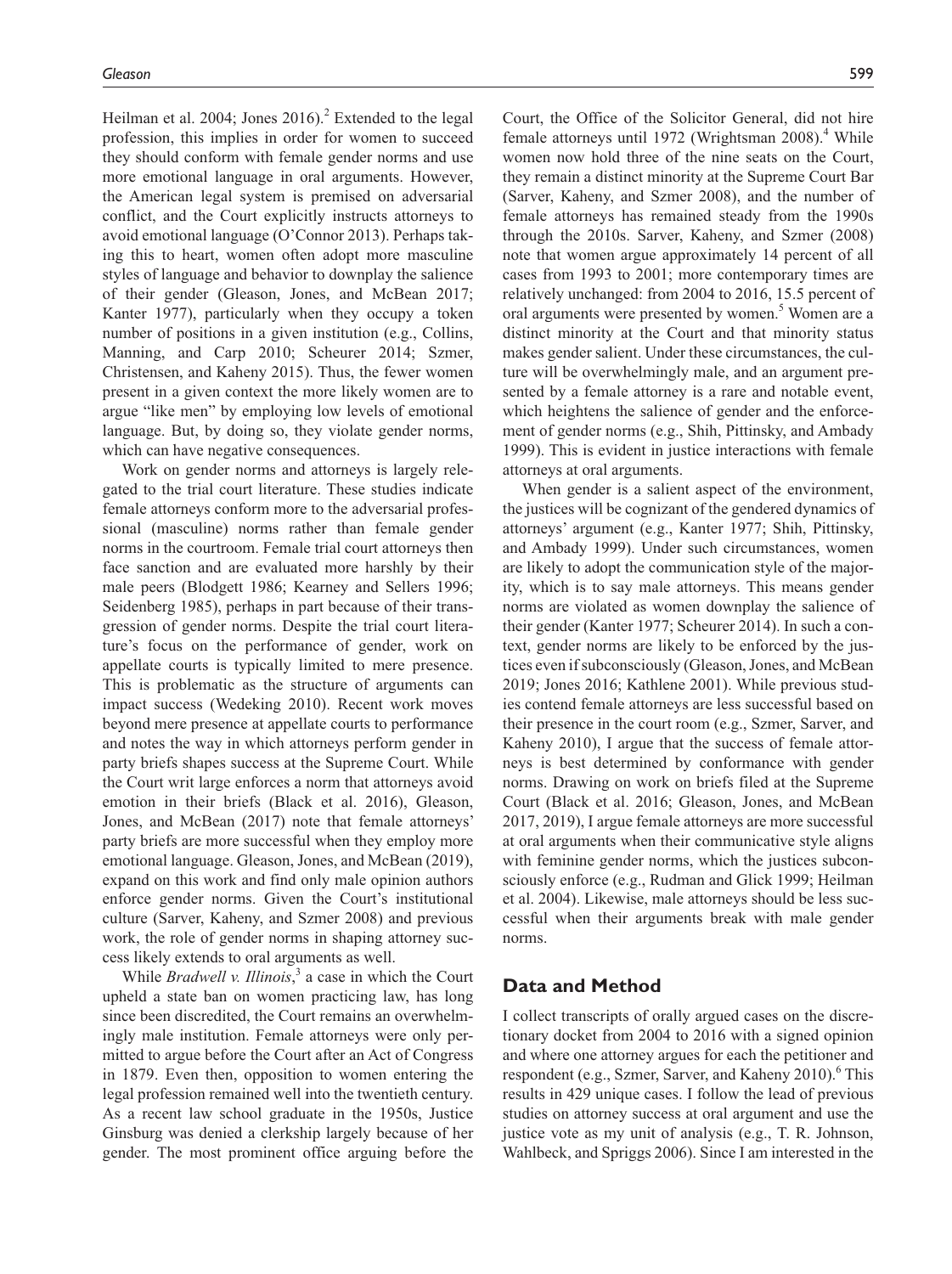success of each attorney's argument, I generate one observation per attorney for each justice that heard the case. This results in a total of 6,664 observations.

The dependent variable is a dichotomous measure of whether the justice votes for the attorney's party at the merits. I use the Supreme Court Database (Spaeth et al. 2018) to note whether the justice votes for the petitioner or the respondent. Using the official oral argument transcripts on the Supreme Court's website, I link attorney names to the petitioner (respondent) in each case.<sup>7</sup> This is set to "1" if the justice votes in favor of the attorney's party and "0" otherwise.

I have three primary independent variables. First, I measure attorney gender by examining how the transcript notes each attorney's speaking roles. In almost all instances, attorneys are referred to as "Mr." or "Ms." Using these markers, I am able to determine attorney gender.<sup>8</sup> My second primary independent variable measures the level of emotional language in each attorney's oral argument. Emotional language is frequently used to measure compliance with gender norms (see, for instance, Jones 2016; Mulac et al. 2013; Rhode 1994), and a number of scholars in political and legal contexts (Black et al. 2016; Bryan and Ringsmuth 2016; Shaw 2000; Yu 2014), including attorney arguments in briefs at the Supreme Court (Gleason, Jones, and McBean 2017, 2019), use affect to measure emotional language. Affect measures the amount of emotion in a body of text. To create this measure, I use text scraping software (Wickham 2016) to produce an individual attorney transcript containing just her utterances. I next analyze each attorney's transcript with Linguistic Inquiry Word Count (hereafter LIWC) (Pennebaker and King 1999).<sup>9</sup> LIWC generates scores for a number of aspects of language, including affect. Lower values of affect are more masculine, whereas higher values are more in line with female gender norms. In keeping with standard practice, I standardize the resulting measure (e.g., Wedeking 2010). Since I posit attorneys are rewarded for conforming with gender norms and those norms manifest differently for male and female attorneys, I interact the gender and affect measures.

Recent scholarship provides a number of control variables. More experienced attorneys fare better (e.g., Curry 2014; McGuire 1995) and approach oral arguments differently. *T*-tests indicate the most experienced attorneys are less affective than attorneys writ large; this is also true when comparing the ten most frequent male (female) attorneys to attorneys of the same gender.<sup>10</sup> This suggests experience leads attorneys, regardless of gender, to argue differently. To this end, I include the experience advantage for each attorney. I construct this measure by first noting the total number of appearances at oral arguments each attorney made prior to 2004 via the total number of entries for each attorney in Oyez.org's oral argument records prior to 2004. I increment this value by one for each subsequent appearance by that attorney. I next subtract the opponent's score from the attorney in question to create an experience advantage. Since attorneys affiliated with the Office of the Solicitor General are more successful (see, for instance, Black, Johnson, and Wedeking 2012; Black and Owens 2012; McGuire 1998), I include a dichotomous measure of whether the attorney is affiliated with the solicitor general. Since attorneys who have previously served as law clerks win more frequently, I include a dichotomous measure of whether the attorney previously clerked at the Court (Peppers 2006). Parties with more resources tend to win more frequently (Galanter 1974; Wheeler et al. 1987). Accordingly, I include the difference in party capability as defined by Szmer, Sarver, and Kaheny (2010).

The Court often accepts cases to reverse the lower court. Accordingly, I include a dichotomous variable noting whether the attorney represents the petitioner (Spaeth et al. 2018). Because an increased number of questions from the Bench leads to lower overall success rates (T. R. Johnson, Black, and Wedeking 2009), I include a count of the total number of judicial statements during the oral argument for each attorney relative to her opponent. I construct this measure by text scraping the transcript (Wickham 2016) to count the total number of times the transcript notes the justices speaking. I then subtract that attorney's opponent's question total from hers to note the relative number of questions each attorney receives following the same procedure used for the experience and resource measures.

A greater number of amicus briefs filed in support of a party also increases that party's success (Collins 2008); I note the relative level of amicus brief support each attorney enjoys by subtracting the number of briefs filed in support of the attorney's opponent from the number of briefs filed in support of the attorney in question (Box-Steffensmeier, Christenson, and Hitt 2013). Of course, not all amici are created equal, and an amicus brief from the solicitor general boosts success (Collins 2008; McGuire 1998). Accordingly, I include a dichotomous marker noting whether the attorney is supported by an amicus brief from the solicitor general.<sup>11</sup>

Given ideology is a powerful predictor of judicial behavior, I create a measure of ideological congruence between each attorney and justice. This measure accounts for the possibility that an attorney is successful not because of gender performance but because the attorney advocates an ideological position congruent with the justice's preferences. To create this measure, I multiply each justice's Judicial Common Space score (Epstein et al. 2007) with the ideological position for which each attorney advocates (Spaeth et al. 2018). More specifically, I multiply the justice's ideology score by −1 if the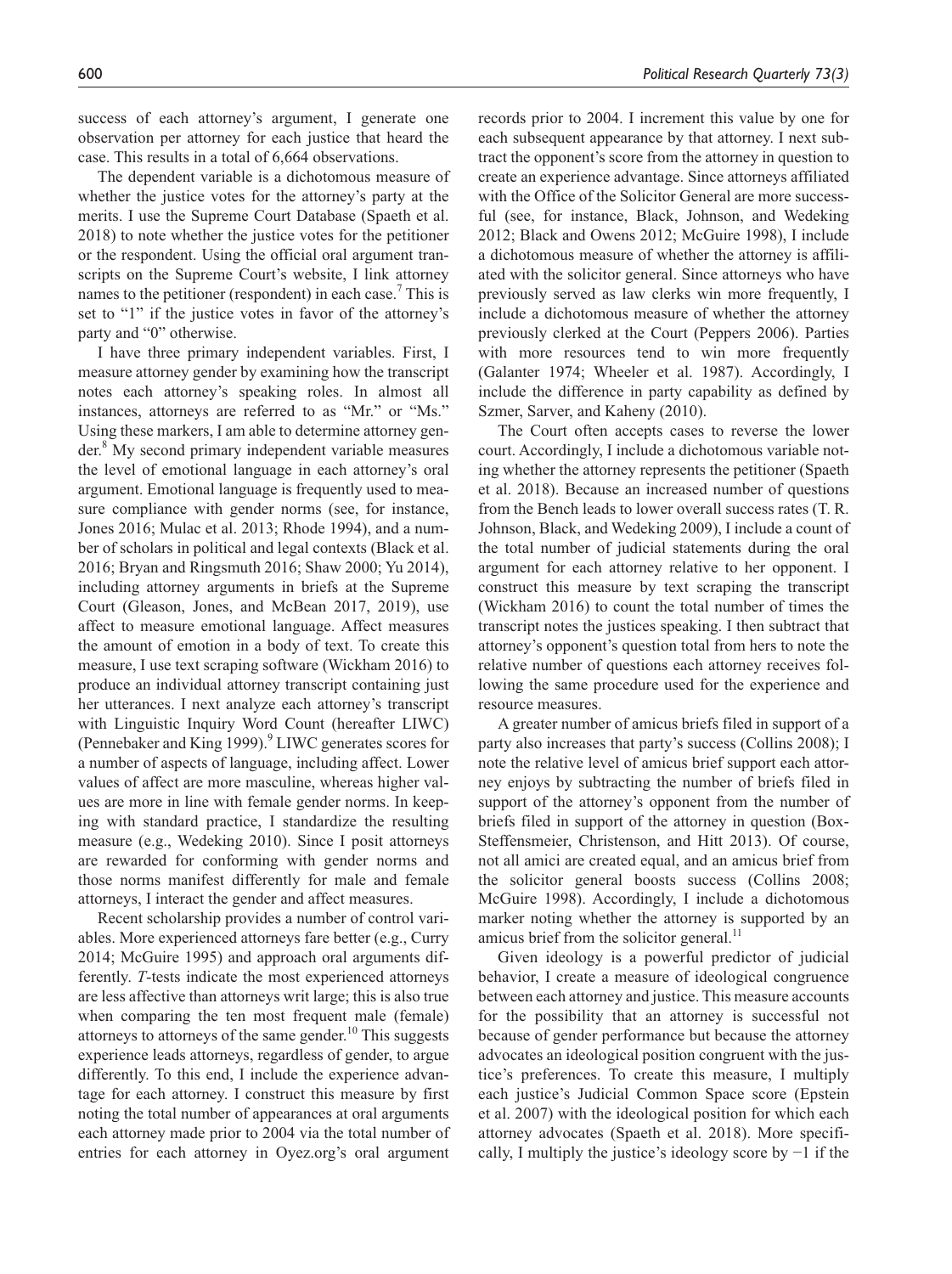attorney represents the liberal position and by 1 if the attorney represents the conservative position. This results in a positive score if the attorney argues in line with the justice's preferences, negative otherwise. Female justices likely share many of the same experiences as female attorneys and may, therefore, be more sympathetic to their arguments (e.g., Gleason, Jones, and McBean 2019; Haire and Moyer 2015). Because of this, I include a dichotomous measure noting whether a justice is female. I interact it with the female attorney variable. Because an increased number of women on a given bench leads to jurists seeing cases from a different lens, at least in some issue areas (Boyd, Epstein, and Martin 2010; Collins, Manning, and Carp 2010; Scheurer 2014), I include a count of the number of female justices on the Court at the time of argument. I interact this with the female attorney variable. Kromphardt (2017) notes justices with more female law clerks are more receptive to sex discrimination and abortion claims, conditional on ideology. Accordingly, I include the percentage of female law clerks each justice has in the term that the case is decided and multiply it by the female attorney variable. The justices often decide cases differently in politically salient cases (Epstein and Segal 2000). As such, I include a dichotomous marker of whether the decision appeared on the front page of the *New York Times* the day after it is decided. This measure is interacted with the female attorney measure.

In line with other research exploring the language employed in briefs, I include a measure of the lexical complexity of the oral argument with the standardized version of LIWC's measure of words greater than six letters long (see, for instance, Black et al. 2016; Gleason, Jones, and McBean 2017, 2019; Wedeking 2010).<sup>12</sup> Recent work notes the extent to which party briefs comply with gender norms shapes attorney success (Gleason, Jones, and McBean 2019). Thus, I collect the full text of all party briefs filed for the petitioner and respondent and note the counsel of record and their gender. Using LIWC, I measure the level of affect in each brief. I multiply this score by  $-1$ for male authors and 1 for female authors to generate the extent to which the brief complies with gender norms.<sup>13</sup>

Since my dependent variable is dichotomous, I employ a logit model with the justice vote as the unit of analysis and robust standard errors. Since many of my control variables are highly correlated with each other, I run three separate models with alternate specifications for the control variables; my results are robust across all specifications.<sup>14</sup>

# **Results**

The results of my models provide support for my contention that female attorneys are more successful at oral arguments when they conform with gender norms. My models, displayed in Table 1, are robust across all three specifications. This provides support to my hypothesis. Models 4 to 6 are the same as models 1 to 3, but they exclude the interaction terms. When considered in tandem with the fact an evaluation of justice votes is a high bar (T. R. Johnson 2004; Ringsmuth, Bryan, and Johnson 2013), my results demonstrate gender norms at oral arguments have a powerful influence on judicial decision-making. To facilitate ease of interpretation, I use model 1 when discussing the size of effects and rendering figures unless otherwise noted. Since logit coefficients are unintuitive, I discuss the results in terms of predicted probabilities.

The Court instructs attorneys to avoid emotion and instead focus on arguing the law (O'Connor 2013). Importantly, the Court enforces this expectation in party briefs as those briefs with the most affect are the least successful (e.g., Black et al. 2016). Here, I find much the same to be the case when looking at the affect term without reference to attorney gender. As an oral argument becomes more affective, its success decreases. Moving from the mean level of affect to one standard deviation above the mean decreases the success of an oral argument from 0.50 to 0.49. Examined at the most extreme, the predicted probability of securing a justice vote with the least affective argument in my dataset is 0.55. Conversely, the predicted probability of a justice voting in favor of an attorney using the most affective argument is 0.44. Importantly however, the affect measure considers the impact of affect without respect to attorney gender.

While gender is not on its own significant in models 1 to 3, it is significant and positively signed in models 4 to 6. While this would suggest female attorneys are more effective at oral arguments than their male counterparts, the interaction between gender and affect in models 1 to 3 demonstrates the presence of female attorneys does not in itself predict success; rather, the role of attorney gender in predicting success is contingent on compliance with gender norms. By not including the interaction terms, models 4 to 6 are misspecified and erroneously suggest the mere presence of a woman make them more successful than men at oral arguments. To determine the impact of gender on justice votes, I turn to my interaction term.

Interaction terms cannot be evaluated in the same manner as typical additive model terms where the coefficient is interpreted while holding all other values at their means; rather both attorney gender and affect must vary while every other model term is held constant (Brambor, Clark, and Golder 2006). This is displayed graphically in Figure 1 where the *x*-axis denotes the affective content of the female attorney's oral argument while the *y*-axis notes the marginal effect of affect on brief success. The solid sloped line represents the point estimate for the marginal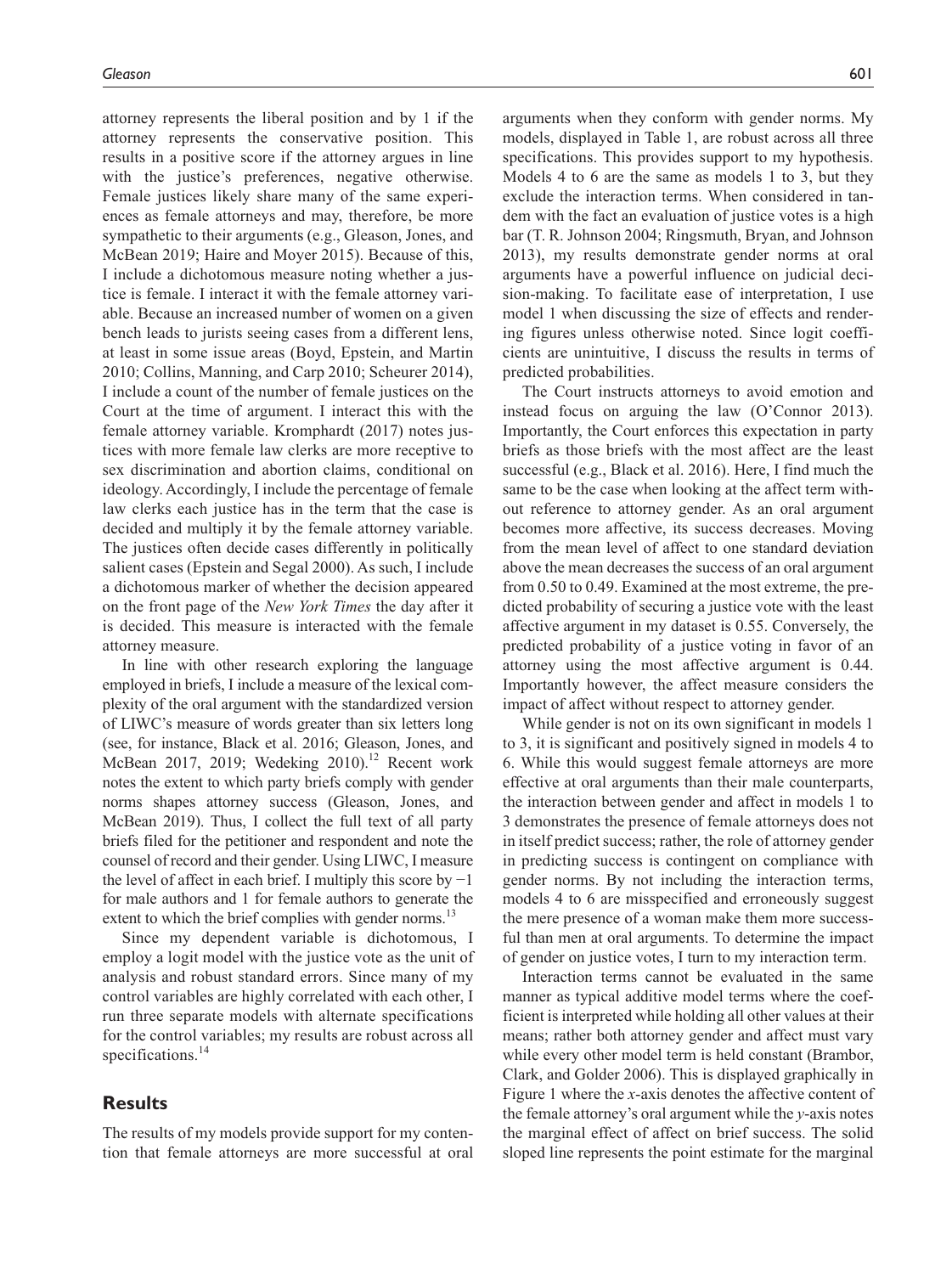## **Table 1.** Attorney Success at Oral Arguments.

|                                             | $\mathsf{I}$ | $\overline{2}$ | 3           | 4           | 5           | 6           |
|---------------------------------------------|--------------|----------------|-------------|-------------|-------------|-------------|
| Female Attorney                             | 0.219        | 0.247          | 0.322       | $0.245**$   | $0.263***$  | $0.381***$  |
|                                             | (0.181)      | (0.179)        | (0.181)     | (0.075)     | (0.075)     | (0.075)     |
| Affective Content of Argument               | $-0.090*$    | $-0.080*$      | $-0.041$    | $-0.044$    | $-0.039$    | $-0.011$    |
|                                             | (0.036)      | (0.036)        | (0.036)     | (0.032)     | (0.032)     | (0.032)     |
| Female $\times$ Affective Content           | $0.215**$    | $0.195*$       | 0.143       |             |             |             |
|                                             | (0.078)      | (0.077)        | (0.077)     |             |             |             |
| <b>Experience Advantage</b>                 |              |                | $0.001*$    |             |             | $0.001*$    |
|                                             |              |                | (0.001)     |             |             | (0.001)     |
| Solicitor General Party                     |              | $0.330***$     |             |             | $0.325***$  |             |
|                                             |              | (0.068)        |             |             | (0.068)     |             |
| Former Clerk                                | $0.183**$    | $0.217***$     | $0.245***$  | $0.181**$   | $0.214***$  | $0.240***$  |
|                                             | (0.056)      | (0.056)        | (0.056)     | (0.056)     | (0.056)     | (0.055)     |
| Capability Advantage                        | $0.075***$   |                |             | $0.074***$  |             |             |
|                                             | (0.008)      |                |             | (0.008)     |             |             |
| Petitioner                                  | $1.178***$   | $1.102***$     | $1.213***$  | $1.177***$  | $1.101***$  | $1.216***$  |
|                                             | (0.057)      | (0.056)        | (0.057)     | (0.056)     | (0.055)     | (0.057)     |
| Question Advantage                          |              |                | $-0.014$ ** |             |             | $-0.015***$ |
|                                             |              |                | (0.001)     |             |             | (0.001)     |
| Amicus Brief Advantage                      | $0.069***$   | $0.054***$     | $0.045***$  | $0.070***$  | $0.054***$  | $0.045***$  |
|                                             | (0.008)      | (0.007)        | (0.008)     | (0.008)     | (0.007)     | (0.008)     |
| Solicitor General Amicus Brief Support      | $-0.146$     |                |             | $-0.181$    |             |             |
|                                             | (0.247)      |                |             | (0.248)     |             |             |
| Ideological Congruence                      | $0.947***$   | $0.961***$     | $0.988***$  | $0.941***$  | $0.954***$  | 0.981 **    |
|                                             | (0.053)      | (0.052)        | (0.053)     | (0.052)     | (0.052)     | (0.053)     |
| Female Justice                              | $-0.045$     | $-0.046$       | $-0.049$    | $-0.002$    | $-0.001$    | $-0.003$    |
|                                             | (0.071)      | (0.071)        | (0.072)     | (0.065)     | (0.065)     | (0.066)     |
| Female Attorney $\times$ Female Justice     | 0.272        | 0.289          | 0.29        |             |             |             |
|                                             | (0.184)      | (0.186)        | (0.186)     |             |             |             |
| Female Justice Count                        | 0.004        | 0.026          | $-0.003$    | $-0.004$    | $-0.012$    | $-0.004$    |
|                                             | (0.087)      | (0.086)        | (0.088)     | (0.032)     | (0.032)     | (0.032)     |
| Female Attorney $\times$ Female Justice     | $-0.009$     | $-0.067$       | 0.006       |             |             |             |
| Count                                       | (0.210)      | (0.208)        | (0.210)     |             |             |             |
| % Female Clerks                             | 0.043        | 0.04           | 0.041       | $-0.005$    | $-0.006$    | $-0.006$    |
|                                             | (0.153)      | (0.152)        | (0.154)     | (0.140)     | (0.139)     | (0.140)     |
| Female Attorney $\times$ % Female Clerks    | $-0.279$     | $-0.271$       | $-0.261$    |             |             |             |
|                                             | (0.383)      | (0.380)        | (0.378)     |             |             |             |
| <b>Political Salience</b>                   | $-0.067$     | $-0.089$       | $-0.039$    | 0.002       | $-0.013$    | 0.018       |
|                                             | (0.111)      | (0.110)        | (0.117)     | (0.106)     | (0.105)     | (0.109)     |
| Female Attorney $\times$ Political Salience | 0.66         | 0.699          | 0.52        |             |             |             |
|                                             | (0.374)      | (0.385)        | (0.357)     |             |             |             |
| Lexical Complexity                          | $0.055*$     | $0.061*$       | 0.044       | $0.056*$    | $0.060*$    | 0.043       |
|                                             | (0.027)      | (0.027)        | (0.028)     | (0.027)     | (0.027)     | (0.027)     |
| Brief Gender Norm Compliance                | $-0.049$     | $-0.042$       | $-0.015$    | $-0.03$     | $-0.024$    | $-0.002$    |
|                                             | (0.031)      | (0.031)        | (0.032)     | (0.030)     | (0.030)     | (0.031)     |
| Constant                                    | $-0.692***$  | $-0.763***$    | $-0.752***$ | $-0.688***$ | $-0.744***$ | $-0.756***$ |
|                                             | (0.081)      | (0.082)        | (0.082)     | (0.093)     | (0.093)     | (0.095)     |
| $\chi^2$                                    | 801.17       | 765.85         | 835.22      | 792.72      | 758.75      | 827.49      |
| Observations                                | 6,664        | 6,664          | 6,664       | 6,664       | 6,664       | 6,664       |

Standard errors in parentheses.

 $*$ *p* < .05.  $*$ *x*<sub>*p*</sub> < .01.  $*$ *x<sub><i>x*</sub></sup>*p* < .001.

effect of gender at that particular level of affect. The dashed lines represent the 95 percent confidence intervals. Should the reference line at  $y = 0$  fall within the 95 percent confidence intervals, then the marginal effect of gender on oral argument success is insignificant at that particular level of affect. The positive slope in Figure 1 indicates female attorneys have a higher probability of securing justice votes when they use higher levels of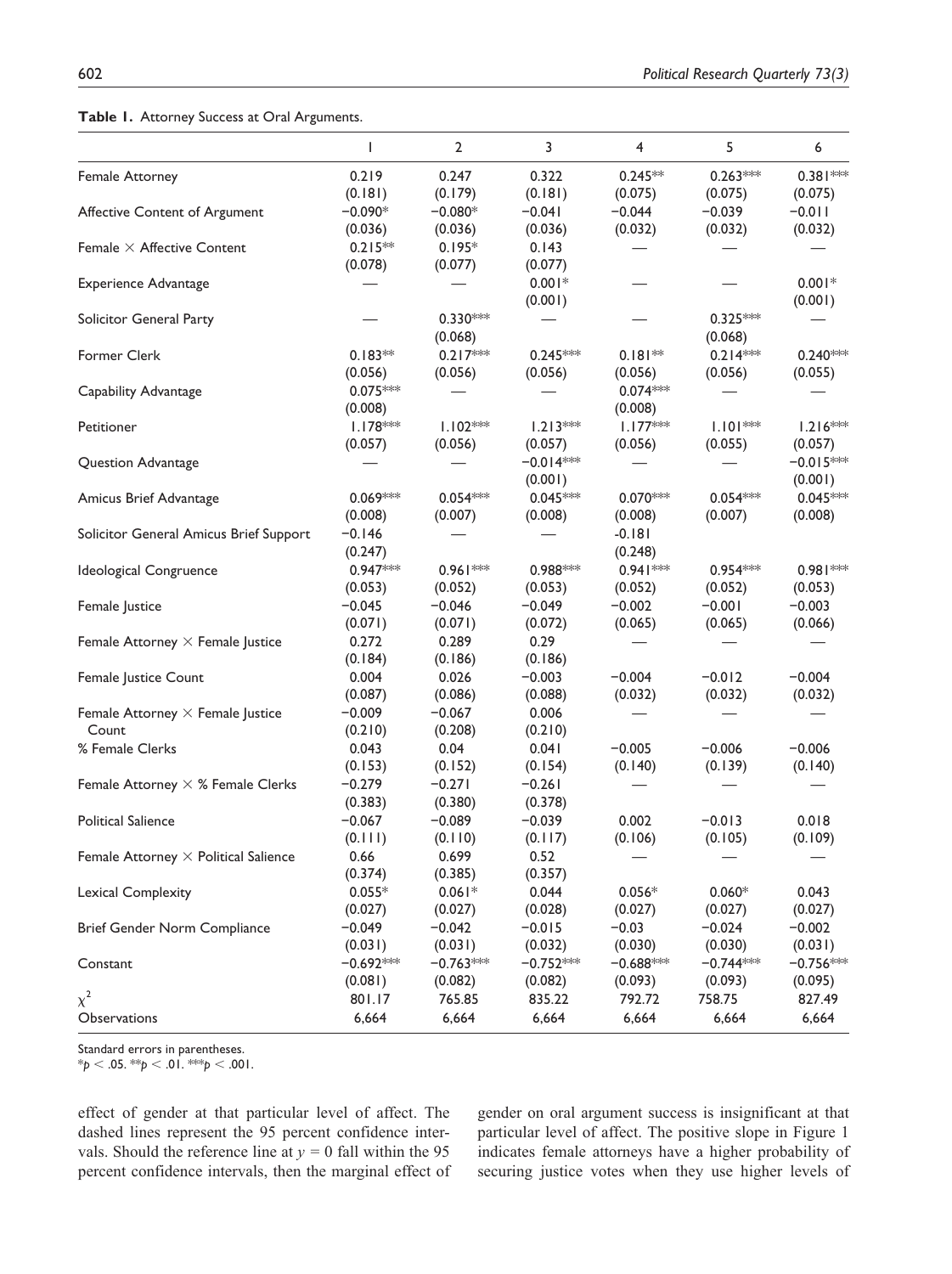

**Figure 1.** Impact of interaction of attorney gender and affective content of oral argument on securing justice vote at oral arguments (female attorneys).

affect, which are more in line with female gender norms. However, when female attorneys use low levels of affective language, it does not factor into their success in securing the justice vote. This demonstrates increased compliance with gender norms increases female attorney success at oral arguments.

Figure 1 displays the interaction between attorney gender and affective content of the argument. Because of the way the gender variable is coded, the sloped line displays the impact of affect on argument success for female attorneys. The effect for male attorneys is the opposite of Figure 1. To provide a graphical representation, I rerun model 1 with the gender variable recoded to one if the attorney is male and zero if the attorney is female. While this does not alter the results beyond flipping the sign on the gender variable, it allows me to produce Figure 2, which follows the same conventions as Figure 1. The important distinction for Figure 2 is that it plots the marginal effect of affective language on male attorney success. The negatively sloped line indicates male attorneys are less successful when they use higher levels of affective language, which breaks with male gender norms. Should male attorneys use low levels of affective language, which is consistent with male gender norms, it does not alter their ability to secure the justice vote. Thus, as long as male attorneys do not break with gender norms, their success is not impacted. This lends further support to my expectations that attorney success is tied to compliance with gender norms.

Several control variables reach significance. Attorneys are more successful when they are affiliated with the Office of the Solicitor General. On average, affiliation with the Solicitor General increases the predicted probability of oral argument success from  $0.48$  to  $0.56$ .<sup>15</sup>



**Figure 2.** Impact of interaction of attorney gender and affective content of oral argument on securing justice vote at oral arguments (male attorneys).

Previously serving as a law clerk increases the predicted probability of oral argument success from 0.48 to 0.53. Attorneys are also more successful when the gap between party resources increases. For parties with equal resources, the predicted probability of success is 0.50. At the greatest gap, such as an inmate suing the federal government, the predicted probability of success falls to 0.44 for the inmate and increases to 0.56 for the federal government. Should an attorney represent the petitioner, her predicted probability increases from 0.38 to 0.63 relative to if she were representing the respondent.

As the number of questions an attorney receives at oral arguments relative to her opponent increases, her success decreases. Moving from the mean where there is no question advantage to one standard deviation above the mean where a given attorney receives twenty-six more questions than her opponent decreases the predicted probability of oral argument success from  $0.50$  to  $0.41$ .<sup>16</sup> Likewise, an increased number of amicus briefs filed in support of an attorney's party increases the predicted probability of her success. Moving from the mean to one standard deviation above the mean increases the predicted probability of success from 0.50 to 0.56.

Likewise, attorneys are more successful in securing the justice vote when making ideologically congruent arguments. Moving from the mean (a perfect moderate) to one standard deviation above the mean increases the predicted probability of securing the justice vote from 0.50 to 0.52. While this effect is small, it is worthwhile to examine it in the most extreme cases. The predicted probability of securing the justice vote at the furthest possible distance in the data is 0.32 while the predicted probability rises to 0.68 before the most congruent justice. While a number of studies note party briefs are more successful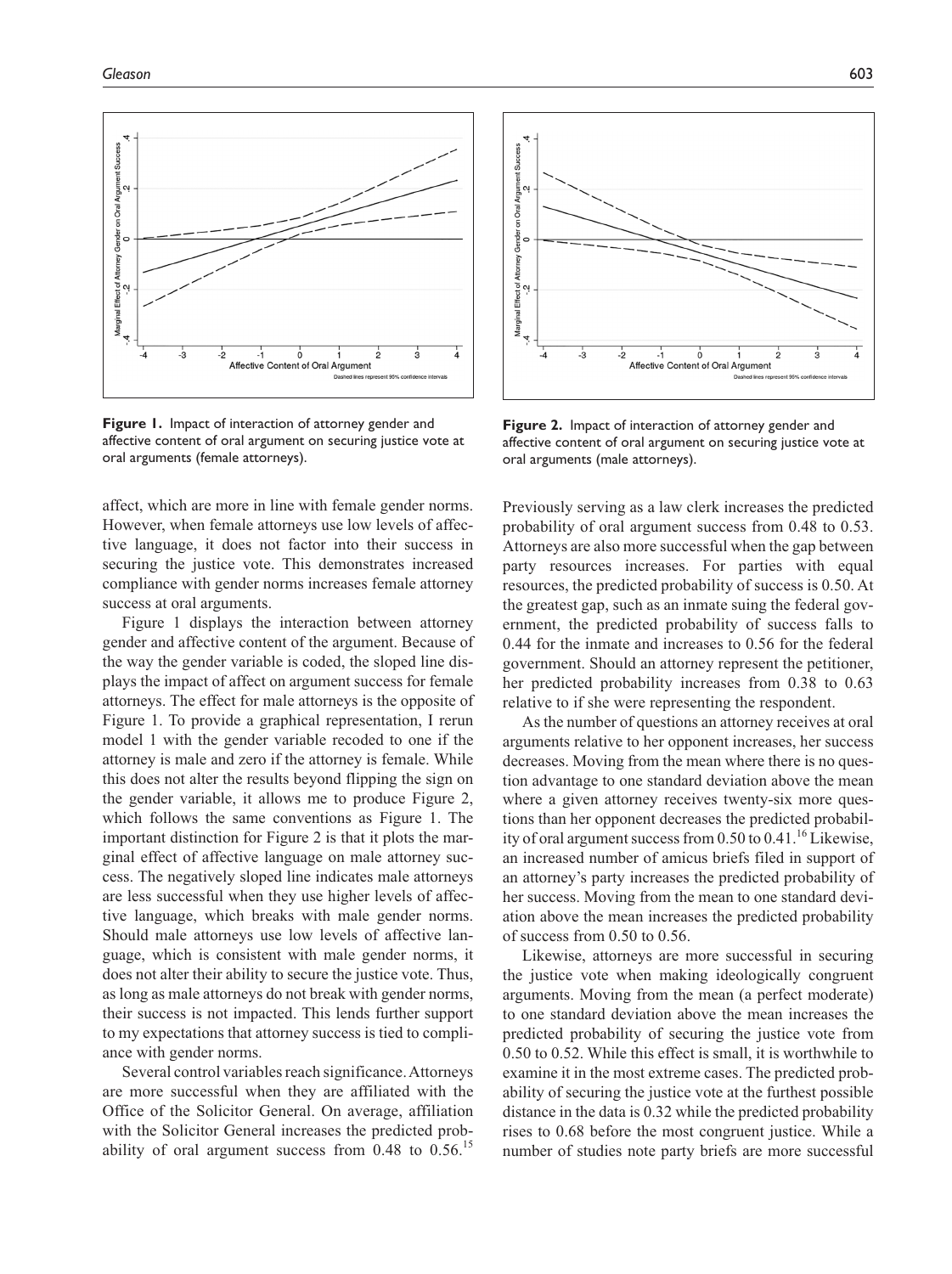when they are less complex, I find increased lexical complexity increases the predicted probability of oral argument success. Moving from the mean value of lexical complexity to one standard deviation above the mean modestly increases the predicted probability of success from 0.50 to 0.51.

# **Discussion**

While women occupy an increasing number of seats on the federal bench (Slotnick et al. 2017) and constitute roughly 50 percent of recent law school graduates (American Bar Association 2016), relatively few women argue at the Supreme Court (Sarver, Kaheny, and Szmer 2008). Because of the low numbers of women at the Court, gender remains salient during oral arguments (e.g., Kaheny, Szmer, and Sarver 2011; Shih et al. 1999). Under these conditions, it is likely gender norms will be enforced. Specifically, with respect to language, this suggests female attorneys should be successful if they use more emotional language. This is at odds with professional norms. However, existing work on gender at oral arguments focuses on the mere presence of female attorneys rather than how female attorneys perform gender. This is problematic because studies from a number of fields stress gender is a performative act in which women are evaluated for their compliance with gender norms and sanctioned for violation (Jones 2016; Karpowitz and Mendelberg 2014; Mulac et al. 2013; Yu 2014). In this study, I bring a performance-based measure of gender to judicial decision-making at oral arguments. I find female attorneys are more successful when employing more emotional language in their arguments. Male attorneys are less successful when using more emotional language.<sup>17</sup> This adds a new wrinkle to the literatures on both oral arguments and female attorneys and raises a number of new questions for future scholars about how identity shapes outcomes in the judicial context and beyond.

The key contribution of this study is to move gender at oral arguments from mere presence to a performative measure. That is to say, it is not just relevant that a female attorney is arguing the case, but rather it is important to account for how she argues the case. Despite the Court's directive to avoid emotion (Black et al. 2016; O'Connor 2013), the findings here indicate those rules are only enforced on male attorneys at oral arguments. This places women in a double bind where they must choose between professional and gender norms. To satisfy one, the other must be violated (Rhode 1994). Female attorneys, consistent with gender norms, are rewarded not for complying with the traditional model of an attorney but rather for complying with the emotional stereotype of women. This aligns with recent work on party briefs,

which finds female attorneys are more successful when their party briefs conform with gender norms (Gleason, Jones, and McBean 2019). The results here prompt a number of directions for future research. Broadly, these directions can be grouped as context, the dialogue between the justices and the attorney, and the nature of success. I explore each in turn.

A recurring theme in existing work on gender and judicial decision-making is the importance of context (see, for instance, Collins, Manning, and Carp 2010; Scheurer 2014). If the number of women at oral arguments or on the Bench at the Supreme Court were to increase, then the manner in which gender norms shape outcomes at oral arguments might also change or even cease to matter (e.g., Kaheny, Szmer, and Sarver 2011). This can be explored more fully by looking to other courts in the state, federal, and global contexts. While examining this question at the federal appellate courts and state supreme courts could render insight into how institutional design shapes the role of gender, perhaps one of the best places to explore this proposition is the Supreme Court of Canada. At the Canadian Court, women are more successful than their male counterparts (Kaheny, Szmer, and Sarver 2011), perhaps because of their greater presence, which allows them to move beyond token status and to take on a distinct voice. It is possible by replicating this study at the Supreme Court of Canada, the impact of gender norms at oral arguments on justice votes may be reversed or even disappear.

In line with previous work, I find that attorneys who are asked more questions are less likely to secure the justice vote (T. R. Johnson, Black, and Wedeking 2009). In addition, recent work notes women are more likely to be interrupted and questioned by the justices (Patton and Smith 2017). While I note the total number of questions the justices ask attorneys, I do not explore the overall tone of those questions or the frequency of interruption for female attorneys relative to their male counterparts. Recent work suggests the nature of interruptions may be gendered; more emotional interruptions from the justices, noted by the tone of voice, leads to less success (Dietrich, Enos, and Sen 2019). There may be a gendered element to the justices' emotional response. For instance, it may be possible attorneys who break with gender norms in their arguments are more likely to be interrupted by justices who become more emotional or angry in their responses to transgressions of gender norms. Conversely, a female attorney who presents her argument consistent with gender norms may be interrupted less, or be interrupted by more vocally level justices. Of course, justice reactions may also be explained by nonverbal markers such as appearance (e.g., Weddington 1993). While the absence of courtroom sketches for all cases makes it difficult to assess how appearance factors into how gender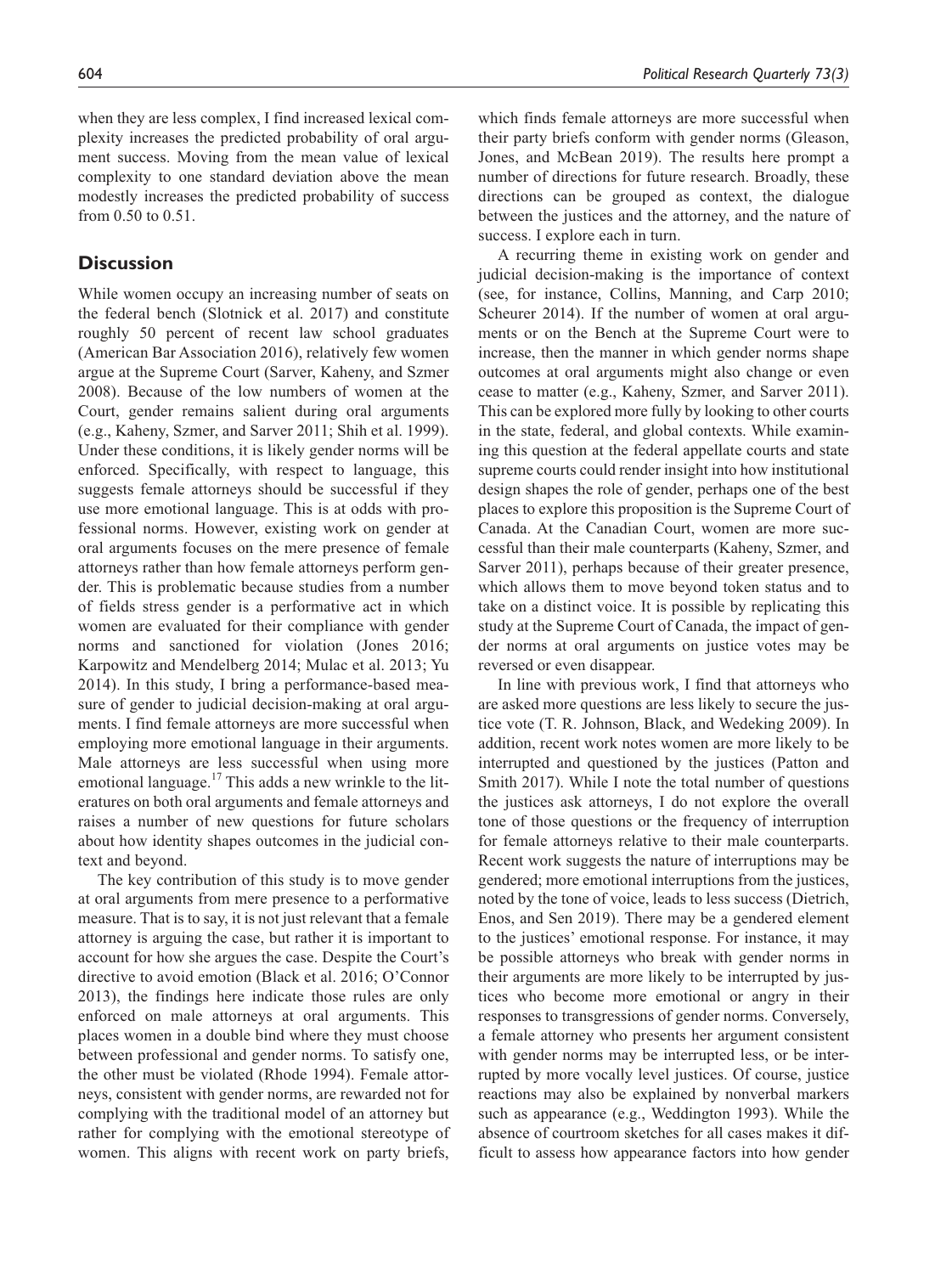norms shape judicial decision-making at the Court, it may be possible at those state supreme courts that video record oral arguments.

An important underlying concept in work on gender norms before courts is the nature of success. Recent work on party briefs operationalizes success as the extent to which text from the brief is incorporated into the Court's opinion (Black et al. 2016; Corley 2008; Gleason, Jones, and McBean 2019). This approach represents a more fine-grained measure than a dichotomous outcome because it can account for advocating policy positions or legal rules rather than zero-sum outcomes. However, oral argument studies tend to focus on a dichotomous justicevote outcome. This is because oral arguments often focus original information not contained in the brief (T. R. Johnson 2001) and frequently shape the broad ideas discussed at conference, which are then incorporated into the final opinion (Black et al. 2012; T. R. Johnson 2004). Since oral arguments are a conversation (Wrightsman 2008), language from oral arguments likely rarely appears verbatim in the opinion. While the dichotomous measure of success seems blunt in light of the more nuanced measure employed in the brief literature, the dichotomous measure of whether a justice votes for an attorney employed here without the benefit of scales or ranks represents a high bar for finding a role for gender norms at oral arguments. My approach creates the most difficult conditions under which to find a role for gender norms shaping outcomes at oral arguments. I encourage future scholars to take the findings here as a starting point toward a more nuanced understanding of how compliance with gender norms shapes outcomes at the Court. While there are surely a plethora of ways this can be done, one fruitful avenue may come by exploring the role of attorney compliance with gender norms across the entire judicial decision-making process inclusive of briefs, oral arguments, and the final opinion.

Interestingly, whereas work on briefs notes arguments are more successful when they are linguistically simple and comply with gender norms, I find more linguistically complex oral arguments supported by briefs that break from gender norms are more successful. These surprising results may actually point to a more complex process than the one modeled here or in previous studies of attorney success by incorporating briefs and oral arguments in tandem. Briefs often shape the content of opinions in terms of the actual language included (Corley 2008; Black et al. 2016; Gleason, Jones, and McBean 2019), whereas studies on oral arguments find they are often used to explore ideas not contained in the briefs (T. R. Johnson 2001) and then shape the ideas and topics discussed at conference and included in the opinion (Black et al. 2012; T. R. Johnson 2004). It may be the case that though briefs and oral arguments serve different functions in the broader

judicial decision-making process, they are linked in a larger narrative of gender performance. To that end, briefs could shape the range of ways in which attorneys can perform gender at oral arguments. This of course presents the justices with a range of possible responses at oral arguments. Next, this process would turn to the ideas discussed at conference. Those ideas and the text of the briefs would then shape the final opinion. Of course, the attorneys likely have agency in this by which portions of the briefs they choose to emphasize at oral arguments or whether they opt to discuss topics not contained in the briefs at all. Likewise, through their questions, the justices could redirect the entire tone of oral arguments. Needless to say, this would be an ambitious undertaking from both theoretical and methodological perspectives.

Scholars note that women are less successful than their male counterparts at oral arguments before the Court. While these studies are informative, they focus on the mere presence of women and do not account for recent work, which holds gender can be conceptualized as a performance. This creates an incomplete account of the success of female attorneys. I show, consistent with previous work on party briefs, female attorneys are more successful when they conform with traditional gender norms in their oral arguments. While this raises normative concerns, it also raises a number of questions for future scholars to explore to more fully explain the success of female counsel at the Supreme Court.

# **Authors' Note**

A previous version of this manuscript was presented at the 2017 Annual Meeting of the Midwest Political Science Association.

## **Declaration of Conflicting Interests**

The author(s) declared no potential conflicts of interest with respect to the research, authorship, and/or publication of this article.

#### **Funding**

The author(s) received no financial support for the research, authorship, and/or publication of this article.

#### **Notes**

- 1. 410 U.S. 113 (1973).
- 2. In a host of political contexts, women face sanction for violating gender norms whereas men do not (Rudman and Glick 1999; Heilman et al. 2004). Gleason, Jones, and McBean (2019) note men likewise face sanction for violating gender norms in party briefs at the Supreme Court.
- 3. 83 U.S. 130, (1873).
- 4. Ironically, in the 1960s, many female attorneys worked for the federal government when private firms would not hire them because of deep-seated sexism (Haire and Moyer 2015).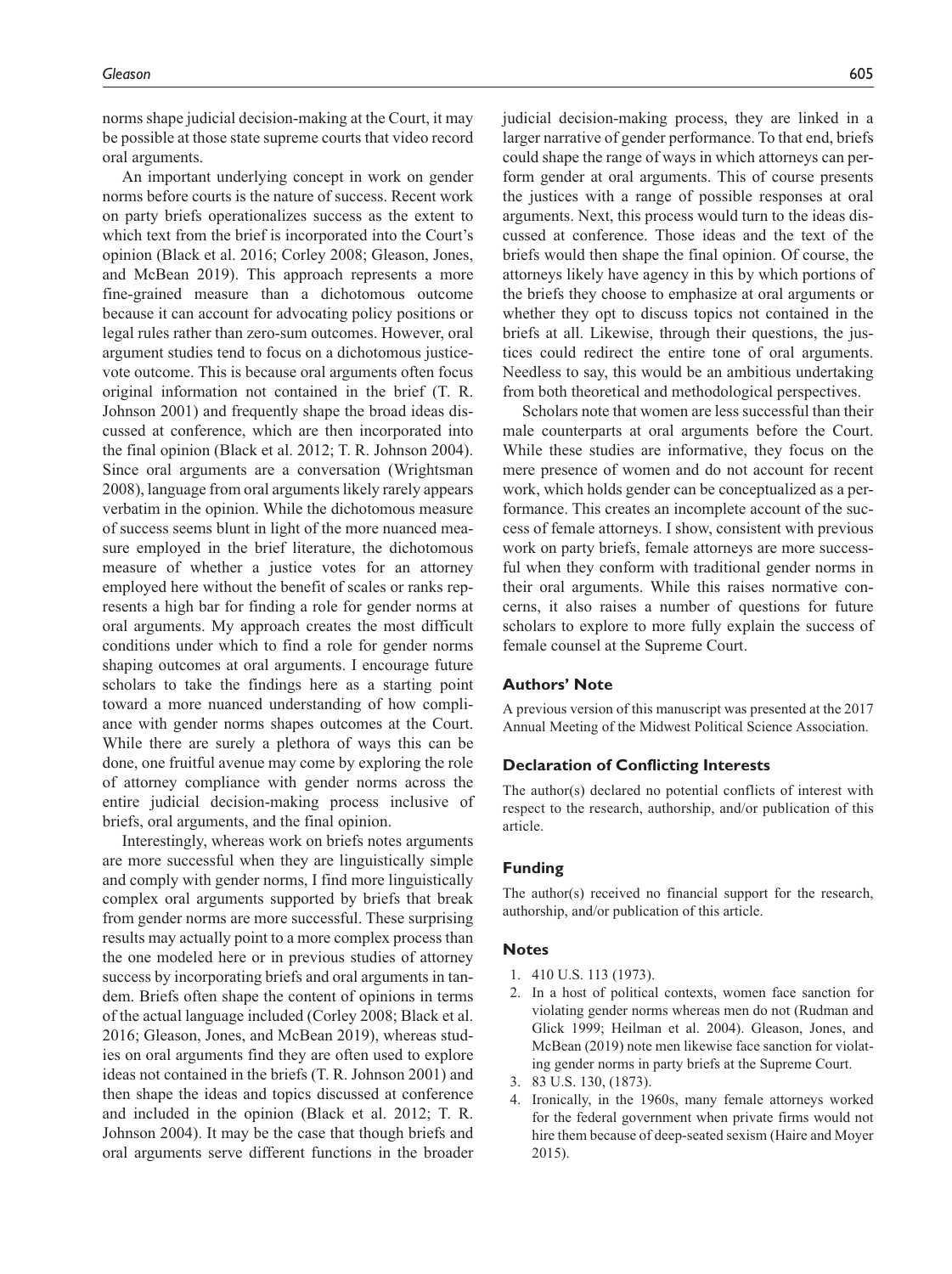- 5. This figure come from the data discussed later.
- 6. In some cases, multiple attorneys present arguments for the petitioner or respondent. In these instances, it is not possible to isolate the effect of a given attorney's argument. As such, I exclude cases where more than one attorney argues on behalf of the petitioner or the respondent (e.g., Black et al. 2016; Feldman 2016). In addition, attorneys are often supported by orally arguing amici. Since the extent to which amici comply with gender norms may shape supported party success, I exclude these cases. I rerun the analysis with oral amici cases included. This increases the number of observations to 12,820 but does not substantively alter the results.
- 7. In a small number of cases, the Supreme Court's website does not contain oral argument transcripts. In these instances, I obtain the transcript from Westlaw.
- 8. The federal solicitor general is referenced with the honorific "General." With the exception of Elena Kagan, every solicitor general from 2004 to 2016 argued at the Court before or after their tenure as solicitor general with a gendered honorific. Thus, I am able to determine every solicitor general's gender.
- 9. There are three primary LIWC dictionaries, one each from the 2001, 2007, and 2015 releases of the software. I use the 2007 dictionary.
- 10. This comes from the data discussed later.
- 11. If the solicitor general files a brief in support or neither party, I code this measure as 0.
- 12. An alternative specification is the cognitive complexity of the words used by the attorney. I run an alternate model where I replace lexical complexity with LIWC's measure of cognitive complexity. The results are substantively unchanged.
- 13. In some instances, multiple briefs are filed per party; this is often the case in consolidated cases or cases in which the federal government intervenes as a party. Here, it is not possible to isolate the effect of gender norms in briefs since briefs are written by multiple counsels of record, possibly of different genders. As such, those cases with multiple petitioner (respondent) briefs are excluded from analysis. This takes my total number of observations from 7,438 to 6,664. In an abundance of caution, I run a control model with this control variable excluded. The results are substantively similar.
- 14. In addition, I run models that include dichotomous issue area variables and justice variables. The results are substantively similar.
- 15. The calculation of predicted probabilities for this term are from model 2.
- 16. These predicted probabilities are calculated with model 3.
- 17. While the size of this effect is small, it does underscore literature finding gender is a "lens" through which jurists evaluate cases (e.g., S. W. Johnson et al. 2008).

## **Supplemental Material**

Replication data will be available on the author's website (<http://shanegleason.com>) once the article appears in print. I thank OnTaya Acedeo, EmiLee Simons, and Alexandra Ready for able data collection assistance. I am grateful to Todd Curry for comments on an earlier draft of this paper.

### **References**

- American Bar Association. 2016. "A Current Glance at Women in the Law." [https://www.americanbar.org/con](https://www.americanbar.org/content/dam/aba/marketing/women/current_glance_statistics_may2016.pdf)[tent/dam/aba/marketing/women/current\\_glance\\_statistics\\_](https://www.americanbar.org/content/dam/aba/marketing/women/current_glance_statistics_may2016.pdf) [may2016.pdf.](https://www.americanbar.org/content/dam/aba/marketing/women/current_glance_statistics_may2016.pdf)
- Biernat, M., M. J. Tocci, and J. C. Williams. 2012. "The Language of Performance Evaluations: Gender-Based Shifts in Content and Consistency of Judgment." *Social Psychological and Personality Studies* 3 (2): 186–92.
- Black, R. C., M. E. Hall, R. J. Owens, and E. M. Ringsmuth. 2016. "The Role of Emotional Language in Briefs before the US Supreme Court." *Journal of Law & Courts* 4:377– 407.
- Black, R. C., T. R. Johnson, and J. Wedeking. 2012. *Oral Arguments and Coalition Formation on the U.S. Supreme Court: A Deliberate Dialogue*. Ann Arbor: University of Michigan Press.
- Black, R. C., and R. J. Owens. 2012. *The Solicitor General and the United States Supreme Court*. New York: Cambridge University Press.
- Black, R. C., S. A. Treul, T. R. Johnson, and J. Goldman. 2011. "Emotions, Oral Arguments, and Supreme Court Decision Making." *Journal of Politics* 73 (2): 572–81.
- Blodgett, N. 1986. I Don't Think that Ladies Should Be Lawyers. *ABA Journal* 72 (12): 48–53.
- Box-Steffensmeier, J. M., D. P. Christenson, and M. P. Hitt. 2013. "Quality Over Quantity: Amici Influence and Judicial Decision Making." *American Political Science Review* 107:446–60.
- Boyd, C. L., L. Epstein, and A. D. Martin. 2010. "Untangling the Causal Effects of Sex on Judging." *American Journal of Political Science* 54 (2): 389–411.
- Brambor, T., W. R. Clark, and M. Golder. 2006. "Understanding Interaction Models: Improving Empirical Analyses.' *Political Analysis* 14 (1): 63–82.
- Bryan, A. C., and E. M. Ringsmuth. 2016. "Jeremiad or Weapon of Words? The Power of Emotive Language in Supreme Court Opinions." *Journal of Law and Courts* 4:159–85.
- Butler, J. 1999. *Gender Trouble*. 2nd ed. London: Routledge.
- Chaplin, T. M. 2015. "Gender and Emotion Expression: A Developmental Contextual Perspective." *Emotion Review* 7 (1): 14–21.
- Collins, P. M. 2008. *Friends of the Supreme Court: Interest Groups and Judicial Decision Making*. Oxford: Oxford University Press.
- Collins, P. M., K. L. Manning, and R. A. Carp. 2010. Gender, Critical Mass, and Judicial Decision Making. *Law & Policy* 32 (2): 260–81.
- Corley, P. C. 2008. "The Supreme Court and Opinion Content: The Influence of Parties' Briefs." *Political Research Quarterly* 61:468–78.
- Curry, T. A. 2015. "A Look at the Bureaucratic Nature of the Office of the Solicitor General." *Justice System Journal* 36 (2): 180–191.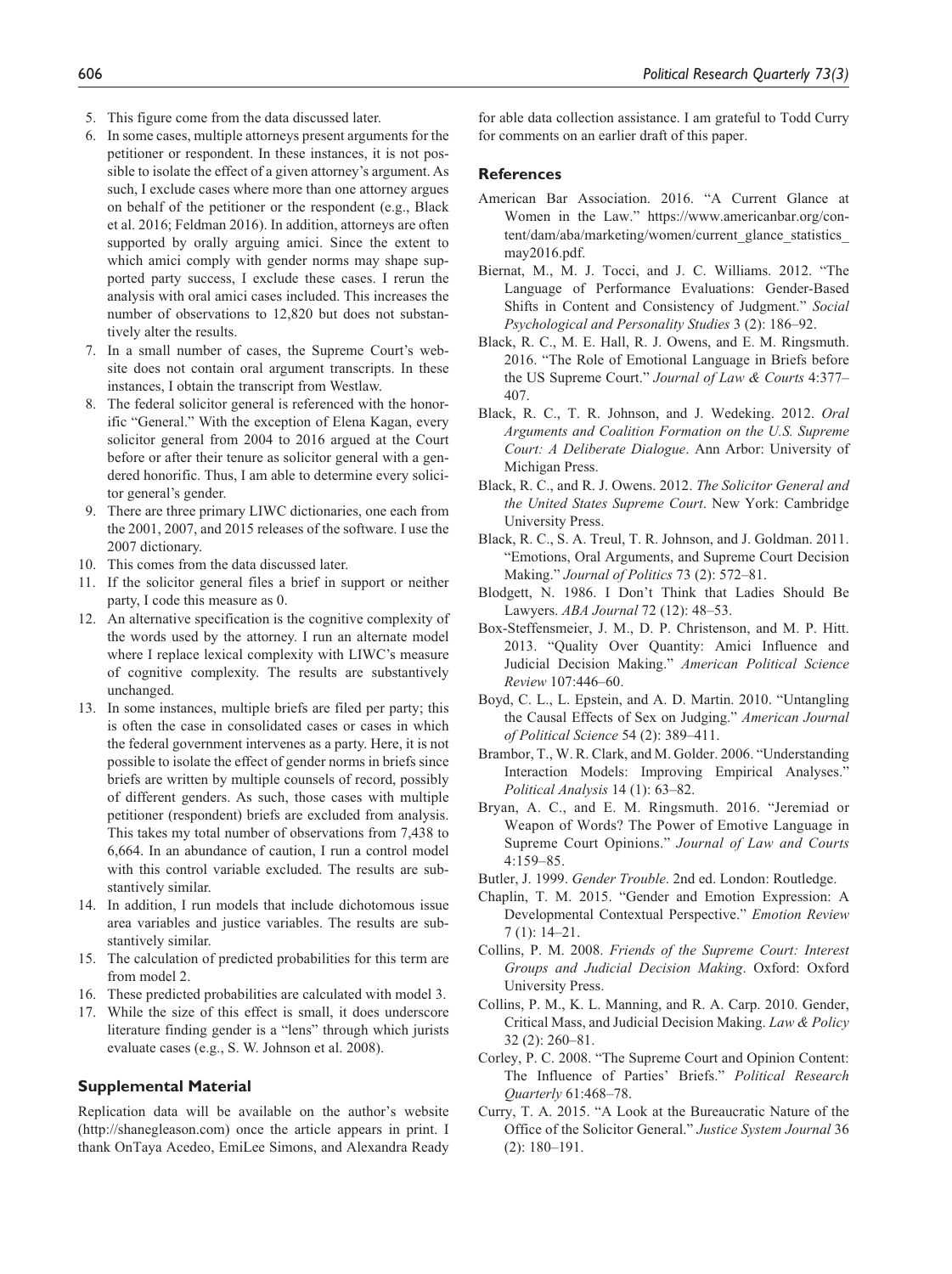- Dietrich, B. J., R. D. Enos, and M. Sen. 2019. "Emotional Arousal Predicts Voting on the U.S. Supreme Court." *Political Analysis* 27:237–43.
- Eagly, A., and L. L. Carli. 2007. *Through the Labyrinth: The Truth about How Women Become Leaders*. Boston: Harvard Business Review.
- Epstein, L., A. D. Martin, J. A. Segal, and C. Westerland. 2007. "The Judicial Common Space." *Journal of Law, Economics, & Organization* 23:303–25.
- Epstein, L., and J. A. Segal. 2000. "Measuring Issue Salience." *American Journal of Political Science* 44:66–83.
- Feldman, A. 2016. "Counting on Quality: The Effects of Merits Brief Quality on Supreme Court Decisions." *Denver Law Review* 94:43–70.
- Feldman, A. 2017. "Former Roberts Court Clerks' Success Litigating Before the Supreme Court." *Washington University Journal of Law & Policy* 54:57–70.
- Fischer, A., and M. LaFrance. 2015. "What Drives the Smile and the Tear: Why Women Are More Emotionally Expressive than Men." *Emotion Review* 7 (1): 22–29.
- Galanter, M. 1974. "Why the 'Haves' Come Out Ahead: Speculations on the Limits of Legal Change." *Law & Society Review* 9 (1): 95–160.
- Gleason, S. A., J. J. Jones, and J. R. McBean. 2017. Gender performance in party brief success. *Washington University Journal of Law & Policy* 54:89–100.
- Gleason, S. A., J. J. Jones, and J. R. McBean. 2019. "The Role of Gender Norms in Judicial Decision-Making at the U.S. Supreme Court: The Case of Male and Female Justices." *American Politics Research* 47:494–529.
- Haire, S. B., and L. P. Moyer. 2015. *Diversity Matters: Judicial Policy Making in the U.S. Courts of Appeals*. Charlottesville: University of Virginia Press.
- Heilman, M. E., A. S. Wallen, D. Fuchs, and M. M. Tamkins. 2004. "Penalties for Success: Reactions to Women Who Succeed at Male Gender-Typed Tasks." *Journal of Applied Psychology* 89 (3): 416–27.
- Jacobi, T., and D. Schweers. 2017. "Justice, Interrupted: The Effect of Gender, Ideology and Seniority at Supreme Court Oral Arguments." *Virginia Law Review* 103: 1379–1496.
- Johnson, S. W., R. Stidham, R. A. Carp, and K. L. Manning. 2008. "The Gender Influence on US District Court Decisions: Updating the Traditional Judge Attribute Model." *Journal of Women, Politics, & Policy* 29 (4): 497–526.
- Johnson, T. R. 2001. "Information, Oral Arguments, and Supreme Court Decision Making." *American Politics Research* 29:331–51.
- Johnson, T. R. 2004. *Oral Arguments and Decision Making on the United States Supreme Court*. Albany: State University of New York Press.
- Johnson, T. R., R. C. Black, and J. Wedeking. 2009. "Pardon the Interruption: An Empirical Analysis of Supreme Court Justices' Behavior during Oral Arguments." *Loyola Law Review* 55:331–52.
- Johnson, T. R., P. J. Wahlbeck, and J. F. Spriggs. 2006. "The Influence of Oral Arguments on the U.S. Supreme Court." *American Political Science Review* 100 (1): 99–113.
- Jones, J. J. 2016. "Talk 'Like a Man': The Linguistic Styles of Hillary Clinton, 1992-2013. *Perspectives on Politics* 14 (3): 625–42.
- Kaheny, E. B., J. Szmer, and T. A. Sarver. 2011. "Women Lawyers Before the Supreme Court of Canada." *Canadian Journal of Political Science* 44 (1): 83–109.
- Kaheny, E. B., J. J. Szmer, M. A. Hansen, and K. F. Scheurer. 2015. "High Court Recruitment of Female Clerks: A Comparative Analysis of the U.S. Supreme Court and the Supreme Court of Canada." *Justice System Journal* 36 (4): 1–23.
- Kanter, R. M. 1977. "Some Effects of Proportions on Group Life: Skewed Sex Ratios and Responses to Token Women." *American Journal of Sociology* 82 (5): 965–90.
- Karpowitz, C. F., and T. Mendelberg. 2014. *The Silent Sex: Gender, Deliberation, and Institutions*. Princeton: Princeton University Press.
- Kathlene, L. 2001. "Words that Matter: Womenâs Voice and Institutional Bias in Public Policy Formation." In *The Impact of Women in Public Office*, edited by S. J. Carroll, 22–48. Bloomington: Indiana University Press.
- Kearney, R. C., and H. Sellers. 1996. "Sex on the Docket: Reports of State Task Forces on Gender Bias." *Public Administration Review* 56 (6): 587–92.
- Kenney, S. J. 2002. "Breaking the Silence: Gender Mainstreaming and the Composition of the European Court of Justice." *Feminist Legal Studies* 10:257–70.
- Kromphardt, C. D. 2017. "Evaluating the Effect of Law Clerk Gender on Voting at the United States Supreme Court." *Justice System Journal* 38:183–201.
- McGuire, K. T. 1995. "Repeat Players in the Supreme Court: The Role of Experienced Lawyers in Litigation Success." *The Journal of Politics* 57 (1): 187–96.
- McGuire, K. T. 1998. Explaining Executive Success in the U.S. Supreme Court. *Political Research Quarterly* 51 (2): 505–26.
- Mulac, A., H. Giles, J. J. Bradac, and N. A. Palomares. 2013. "The Gender-Linked Language Effect: An Empirical Test of a General Process Model." *Language Sciences* 38:22–31.
- Nelson, K. R. 2015. "Double-Bind on the Bench: Citizen Perceptions of Judge Gender and the Court." *Politics & Gender* 11 (2): 235–64.
- Newman, M. L., C. J. Groom, L. D. Handelman, and J. W. Pennebaker. 2008. "Gender Differences in Language Use: An Analysis of 14,000 Text Samples." *Discourse Processes* 45:211–36.
- O'Connor, S. D. 2013. *Out of Order: Stories from the History of the Supreme Court*. New York: Random House.
- Patton, D., and J. L. Smith. 2017. "Lawyer, Interrupted: Gender Bias in Oral Arguments at the US Supreme Court." *Journal of Law and Courts* 5:337–61.
- Pennebaker, J. W. 2011. *The Secret Life of Pronouns: What Our Words Say about Us*. New York: Bloomsbury.
- Pennebaker, J. W., and L. A. King. 1999. "Linguistic Styles: Language Use as an Individual Difference." *Journal of Personality and Social Psychology* 77:1296–1312.
- Peppers, T. C. 2006. *Courtiers of the Marble Palace: The Rise and Influence of the Supreme Court Law Clerk*. Stanford, CA: Stanford University Press.